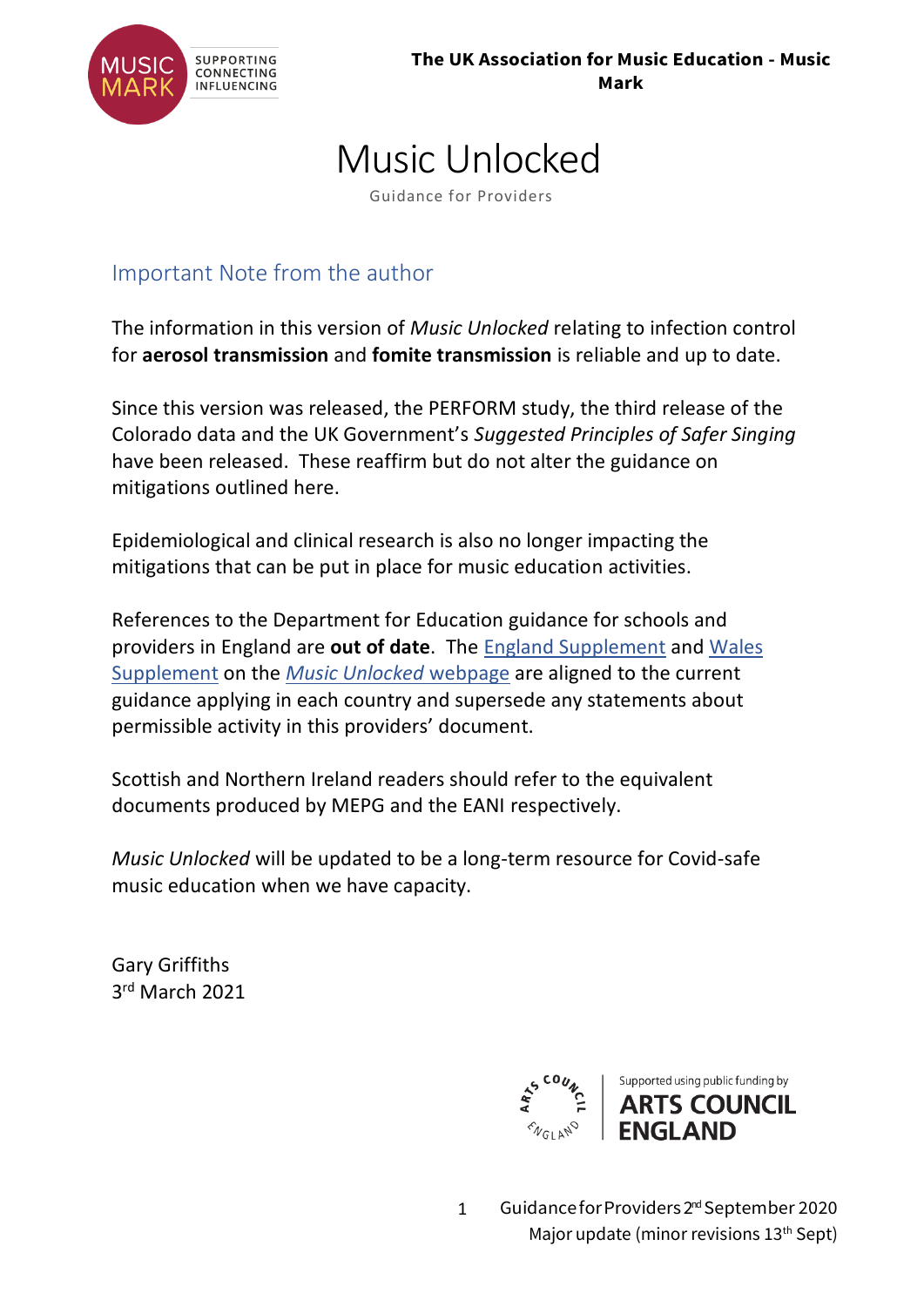

# **Music Unlocked Guidance for Providers**

(major update reflecting D Æ's 28th August guidance)

The vital role of music and the wider arts in supporting mental health, social engagement, and learning in children is well recognised globally, backed by high quality scientific data. This role of music is more important now, during a global crisis, than ever, given the wide-ranging challenges being faced by children and families. But it is crucial that activities are promoted in a safe way. The guidance published here provides clear recommendations so is very much welcomed.

Dr Daisy Fancourt, University College London

This guidance is intended to inform music services and other music education providers in planning and risk assessing musical activity in schools. It is a partner document to our Guidance for School Leaders on Musical Learning and COVID-19.

In formulating this guidance, we have reviewed academic studies, taken account of the latest version of DfE's guidance and consulted our members, national bodies and others. The science of COVID-19 is still developing and new studies are published almost daily. Music Mark will revisit and update this guidance from time to time in the light of the latest scientific understanding. This major update of 1st September 2020 takes account of the DfE's latest guidance for schools, out-of-school settings and FE settings.

This guidance is written from an English perspective. The measures suggested will nevertheless be effective and useful to the wider UK membership but will need to be nuanced to local guidelines.

Whilst every effort has been undertaken to verify the information used to write this document and to relate that specifically to musical learning for children and young people in and out of school, Music Mark cannot be held accountable for any advice given which subsequently is proven to be inaccurate.

**There are unresolvable differences between the schools', OOSS and DCMS guidance. DfE will not comment further on their guidance. We are checking all guidance documents for updates frequently. For now, this is our best understanding and attempt to provide reliable, unequivocal and useable advice, even where this may not be the advice we would prefer to be able to share.**

This guide presupposes that schools and providers are already complying with:

- pupil bubbles and social distancing of adults;
- improved hand hygiene;
- enhanced cleaning of school buildings and other settings;
- normal considerations regarding noise levels;
- maintaining vocal health, i.e. singing safely;
- lifting (manual handling) and posture.

2 Guidance for Providers 2<sup>nd</sup> September 2020 Major update (minor revisions 13<sup>th</sup> Sept)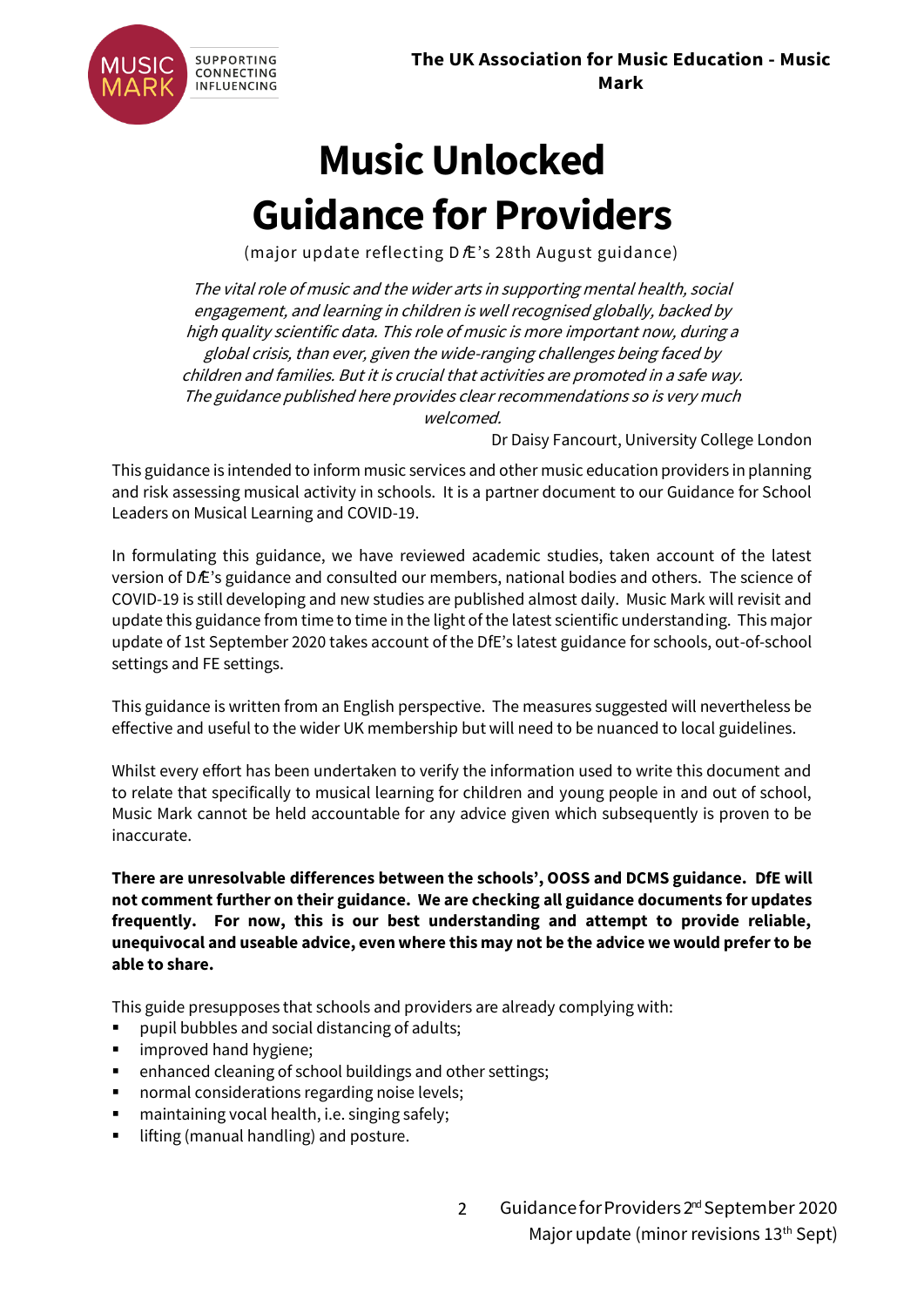

### #CanDoMusic – sharing ideas that work

All UK music educators (and beyond) are invited to share ideas, resources and schemes of work and to learn from colleagues through the [www.CanDoMusic.org](http://www.candomusic.org/) website.

### Overall message for the music education workforce

Music Mark and employers in the sector are painfully aware of the nervousness and even fears of some music educators about returning to work in September and we are saddened to hear of colleagues who have concluded that they are not willing to face the risks.

There is nothing that will eliminate entirely the risk of infection but sensible mitigations, tailored to each venue and activity, can make teaching in school very low risk. All schools are taking at least the steps listed above to control infection and these guidelines will help to ensure that musical activity enhances and does not undermine such measures.

Multiple studies from all around the world have found only limited evidence of Covid-19 infection being passed on by children and usually where it has been thought to have happened, it was within the family home. A cup of tea in the staffroom may be more hazardous than teaching in class.

Even if there is an asymptomatic child in a bubble, the infection is only likely to be passed on by prolonged, direct exposure, so distancing from pupils and other adults as best as possible will offer protection, as the relatively low concentrations of airborne virus will be dispersed through the room (and remember that children are unlikely to be passing the infection wholesale to their classmates).

### Key changes in the guidance for music education providers

- Visiting teachers (including project staff) can be welcomed into schools; they can teach in multiple schools and across bubbles with mitigations (this guidance includes a suggested code of practice for visiting teachers);
- Singing and playing of woodwind and brass instruments are no longer limited to groups of 15 **in class** (the limit does still apply in extra-curricular activity);
- Extended social distancing for these activities appears to have been lifted, although we continue to recommend it as a mitigation, particularly for singing and playing mouth-blown instruments;
- Musical lunchtime and after-school clubs (ensembles) can take place, although additional mitigations are necessary where they involve children from more than one bubble;
- **•** There is a recognised risk from the accumulation of aerosols, so the need to ventilate spaces is heightened;
- Performances can take place with live audiences, subject to sufficient space and ventilation.

#### Working within bubbles and across bubbles

Visiting teachers (peripatetics and project tutors) should ensure that they social distance as much as possible from other adults and from older students. Social distancing of pupils within bubbles will not be effective and may be deprioritised unless the school's risk assessment says otherwise, e.g. because of a vulnerable member of class. Sharing of equipment must still be minimised and appropriate cleaning carried out between users. We continue to recommend distancing for singing and playing of woodwind and brass instruments because of the risk from large water droplets. Detailed advice is elsewhere in this document.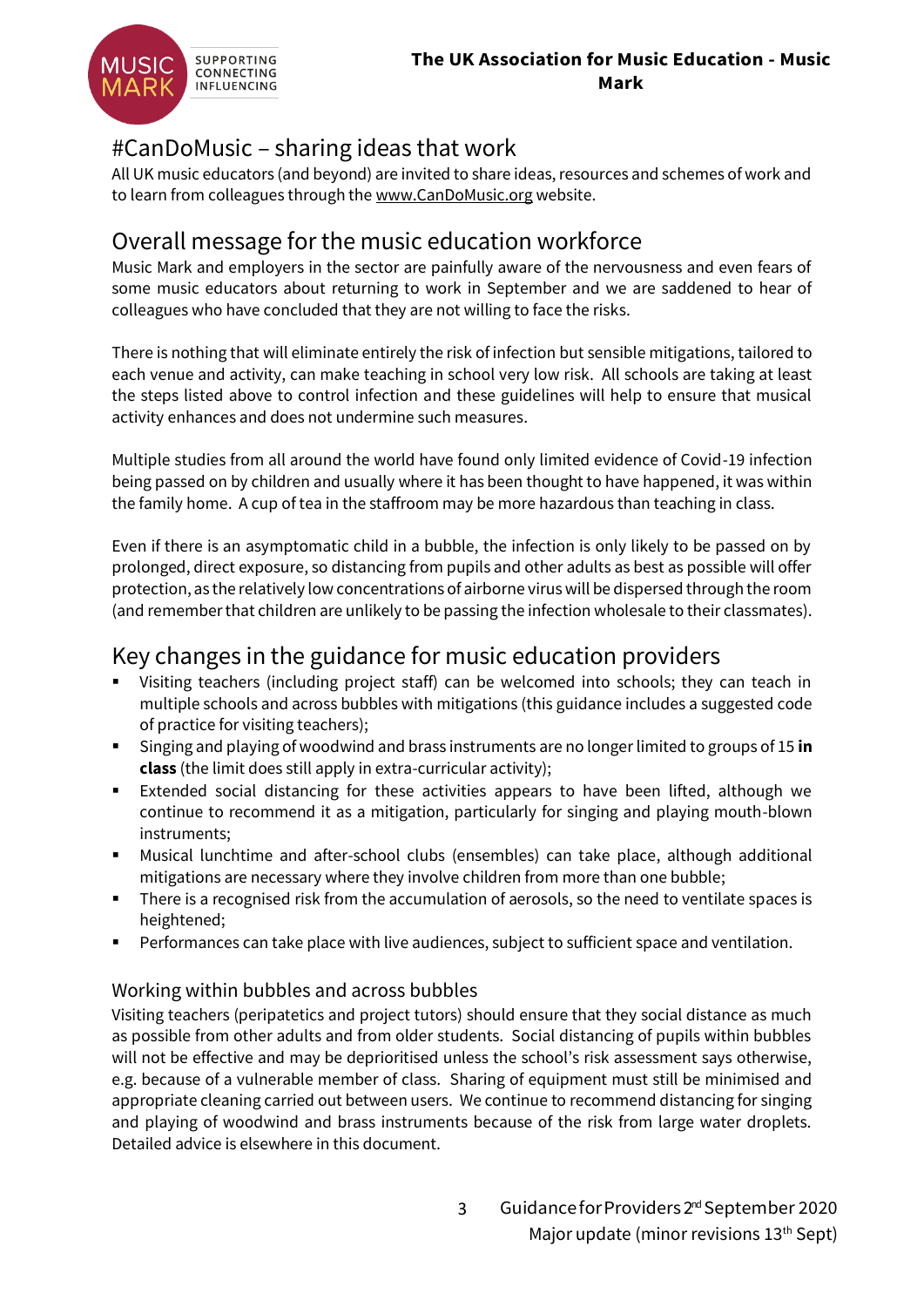

### Conflicting guidance documents

Music education providers' activity may fall under any of six sets of Government guidance:

- [Guidance for full opening of schools](https://www.gov.uk/government/publications/actions-for-schools-during-the-coronavirus-outbreak/guidance-for-full-opening-schools) (DfE);
- [Guidance for full opening of special schools](https://www.gov.uk/government/publications/guidance-for-full-opening-special-schools-and-other-specialist-settings/guidance-for-full-opening-special-schools-and-other-specialist-settings) (DfE);
- [Out of School Settings \(OOSS\) guidance](https://www.gov.uk/government/publications/protective-measures-for-holiday-or-after-school-clubs-and-other-out-of-school-settings-for-children-during-the-coronavirus-covid-19-outbreak/protective-measures-for-out-of-school-settings-during-the-coronavirus-covid-19-outbreak) (DfE);
- [FE autumn term guidance](https://www.gov.uk/government/publications/coronavirus-covid-19-maintaining-further-education-provision/what-fe-colleges-and-providers-will-need-to-do-from-the-start-of-the-2020-autumn-term) (DfE);
- [Early years and childcare during Coronavirus](https://www.gov.uk/government/publications/coronavirus-covid-19-early-years-and-childcare-closures/coronavirus-covid-19-early-years-and-childcare-closures) (DfE)
- [Working safely in the performing arts](https://www.gov.uk/guidance/working-safely-during-coronavirus-covid-19/performing-arts) (DCMS).

In some circumstances, the Managing youth sector activities and spaces during COVID-19 guidance may apply (National Youth Agency: the statutory professional body for youth work in England). Although written in consultation with PHE and the HSE, this is not Government guidance.

There is sufficient variation between these documents that providers should decide on a 'best fit' for each activity and tailor risk assessments to this one set of guidance. Best fit should be assessed on the basis of the spirit and intention both of the activity and of the guidance, not on whichever set of guidance best enables the provider to carry out the desired activity.

Note that extra-curricular activity in a school comes under OOSS guidance. This applies to an afterschool club just for children at that school and equally to a twilight or Saturday letting which children from other schools can attend.

If you run activity in your own space, it is likely that the venue will come partially under the DCMS guidance and you will have to demonstrate compliance with this to be certified Covid-secure.

Additional government guidance such as that on shared use of community facilities or ventilation may also be helpful in comprehensively identifying, assessing and controlling risks.

### Musical learning reinvented

The lessons learnt by the sector since schools closed on 20th March 2020 and the plethora of online resources developed will permanently inform and influence music education. Some online delivery will be a permanent feature of most providers' offers going forward. Whatever strains schools are under as they return to full opening, the old routines are likely to largely fall back into place. Music education provision will be considerably different and ever better for what has happened.

Few think virtual is best and it continues to be a major barrier for simultaneous rehearsing and music-making. Most music services and other music education providers have learnt to deliver many of their tuition and support services online and will now have plans to revert partially or fully to online provision in response to localised lockdowns or a national second wave.

### A slow return to something like business as usual

While all music services and providers and many schools are keen to return to normality as soon as possible, many are not going into schools for at least a couple of weeks, even though the DÆ guidance for the full reopening of schools says that peripatetic teachers can return and teach across bubbles immediately. Some in the education world have stated that they do not expect schools to be fully back to normal before September 2021. The cultural sector expects to feel the repercussions for perhaps two and a half years and all that is without reckoning for a second wave of COVID-19 or the emergence of a completely new infection.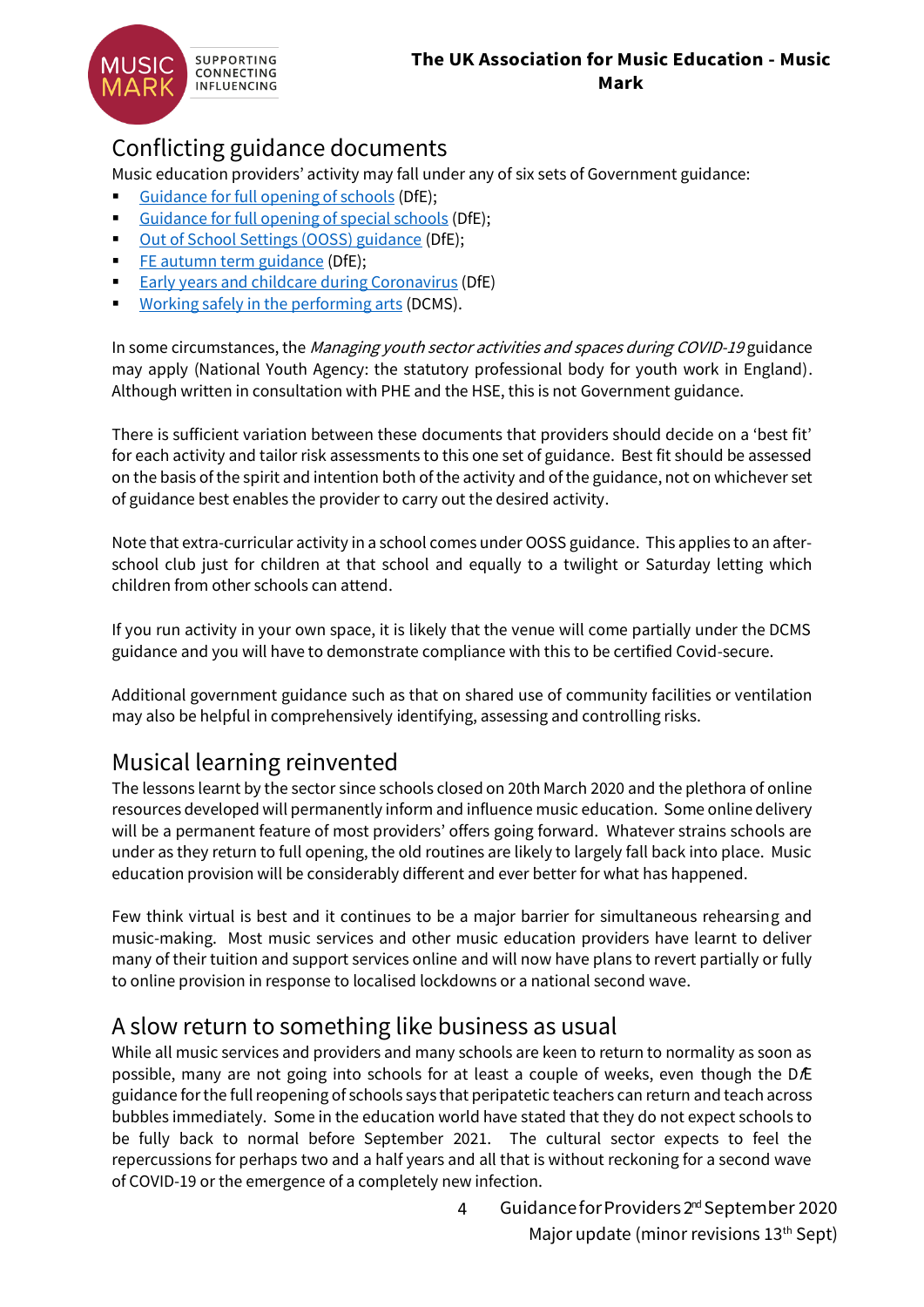

### Making music safely in school

COVID-19 research is ongoing but the big shift in thinking at DCMS and the DfE has been prompted by the publication of the first results of the PERFORM (ParticulatE Respiratory Matter to InForm Guidance for the Safe Distancing of PerfOrmeRs in a COVID-19 PandeMic) study, supported by Public Health England and the DCMS (and commonly known as the "[Costello research](https://chemrxiv.org/articles/preprint/Comparing_the_Respirable_Aerosol_Concentrations_and_Particle_Size_Distributions_Generated_by_Singing_Speaking_and_Breathing/12789221)"). This finds that singing and playing mouth-blown instruments poses a similar risk to speaking at the equivalent volume, a finding which has been widely misrepresented in media headlines, since singing and playing (particularly brass) instruments are usually louder than speaking.

Hitherto, American and German researchers have tended to reach more cautious conclusions from their own measurements. Some of the advice in *Music Unlocked* tends towards these more cautious conclusions in recognition of the workforce's peripatetic nature and the preponderance of small and poorly ventilated spaces in which many instrumental lessons take place.

Very nearly all of the research available has looked at professionals, music students and skilled adult amateurs. The outstanding exception is a study led by Dr Shelly Miller at the University of Colorado – Boulder (the "[Colorado research](https://www.nfhs.org/articles/unprecedented-international-coalition-led-by-performing-arts-organizations-to-commission-covid-19-study/)"), which is funded by a US/European coalition led by the US National Federation of High Schools among others, although their preliminary results for grade school singing and recorder have not yet been released publicly.

From the time of the first version of these guidelines, the author has taken account of the differences between music made by the typical research group and music made by children and young people:

- Children have smaller lungs than experienced, adult musicians and less developed diaphragmatic muscles (**less puff**);
- **•** Children make music for relatively short periods of time, actually singing or blowing in a lesson for maybe ten or twelve minutes, albeit they may be fully engaged in learning for the whole period (**less stamina**);
- **They are together as a bubble for 26-28 hours a week, maybe more, and the** *additional* **risk of a** music lesson compared to any other activity is relatively low (**already exposed**);
- They are less likely to catch Covid-19, are less ill when they do and are not known to spread it widely to adults or to other children (**less risk**).

This is less true of older and more accomplished students but KS4 and KS5 classes are often smaller than, say, year 4 Whole-Class Ensemble Tuition cohorts. It will not apply in schools offering "specialist, elite provision in music" (i.e. those funded through the Music and Dance Scheme).

Each music education provider will need to make their own risk assessments, potentially for each setting in which they work. Music Mark members may wish to use the [outline risk assessments](https://www.musicmark.org.uk/resources/risk-assessment-templates-music-unlocked/) on our guidance pages as starting points. The information in this guidance will provide some scientific basis, but risk assessments will need to take account of specific local context and be kept under review.

#### This section contains:

- Information about the current scientific understanding of the new health risks of music-making and how you can make music as safely as possible;
- Links to reliable guidance on cleaning instruments;
- Guidance in managing risks faced by peripatetic tutors and project staff visiting schools and a recommended code of practice.
	- 5 Guidance for Providers 2<sup>nd</sup> September 2020 Major update (minor revisions 13<sup>th</sup> Sept)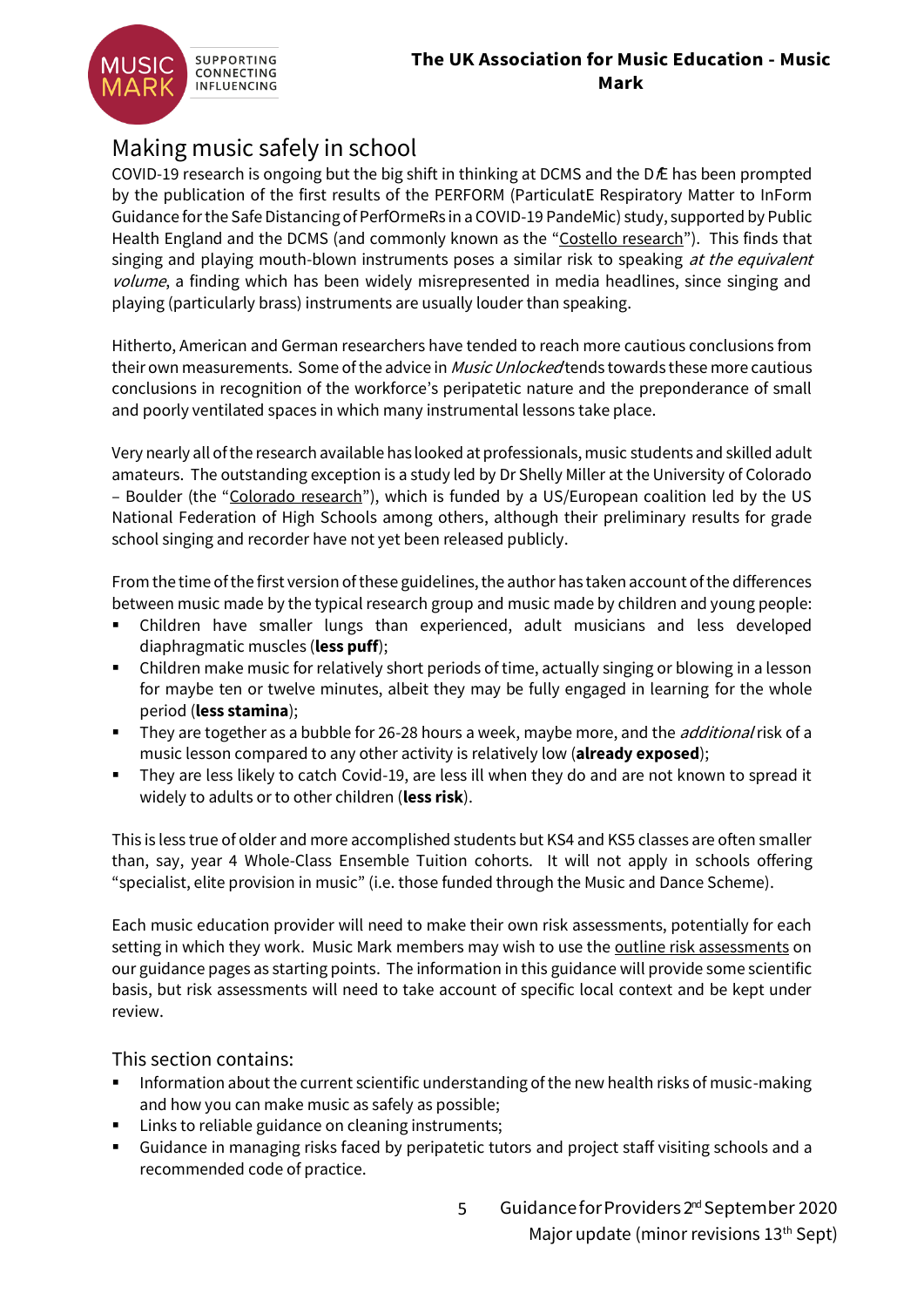

We repeat that the advice in this document presupposes general guidelines on frequent hand washing, more rigorous cleaning and normal social distancing are being followed. Note that this information only relates to the **additional** risks of COVID-19. Risks that you would previously have controlled for still exist and need to be considered. Indeed, controls introduced to mitigate Covid-19 risks may introduce new hazards: e.g. using a microphone to avoid shouting in a large space may entail manual handling and trailing wires, not to mention that microphones are difficult to sanitise.

#### The science and what to do about it

#### How people catch COVID-19

COVID-19 is transmitted through water droplets which contain the virus. Approximately 1,000 virus particles are needed to start an infection. A sneeze can release 200 million particles, albeit a proportion of these will not be viable. There are thought to be two routes to infection (vectors) and both are significant in schools:

- Airborne water droplets (aerosol transmission);
- Contact with contaminated surfaces (fomite transmission).

In some special education situations or where a pupil has high physical care needs, direct personto-person transmission is a risk. In such cases, transmission is still by contaminated water droplets.

The Royal College of Paediatrics and Child Health say that children are 59% less likely to contract COVID-19 than adults and, as previously noted, numerous studies worldwide have found very little evidence of transmission from children to other children or to adults.

COVID-19 has a relatively long incubation period, with 97.5% of people showing symptoms by day 12. It is contagious before symptoms show, although incubation varies from person to person and it is unclear when it becomes contagious.

It is thought that a proportion of children and working age adults who contract COVID-19 are either asymptomatic or experience only mild symptoms. Deaths among children and working age people are rarer, although they increase from about age 45. Around 90% of people who have died already had known and serious underlying health conditions.

It is important to understand that you cannot completely eliminate the risks of COVID-19 transmission for anyone but there are reasonable measures that can be taken.

#### Singing and choirs

Singing releases potentially hazardous bioaerosols in proportion to volume: the louder the singing, the more aerosols are released. Decibel for decibel, aerosol release is comparable whether singing or speaking, so prioritising quiet singing, a beautiful sound and good technique will help control this. Certain consonants further increase aerosol release, so not insisting on musical theatre levels of diction will also help. Humming is safe.

For singing activity within a class bubble, the D E no longer recommends limiting group sizes to 15. Social distancing of children is not necessary within bubbles however Music Mark still recommends some distancing (as the room allows) and not singing face-to-face, to control the risk from large water droplets.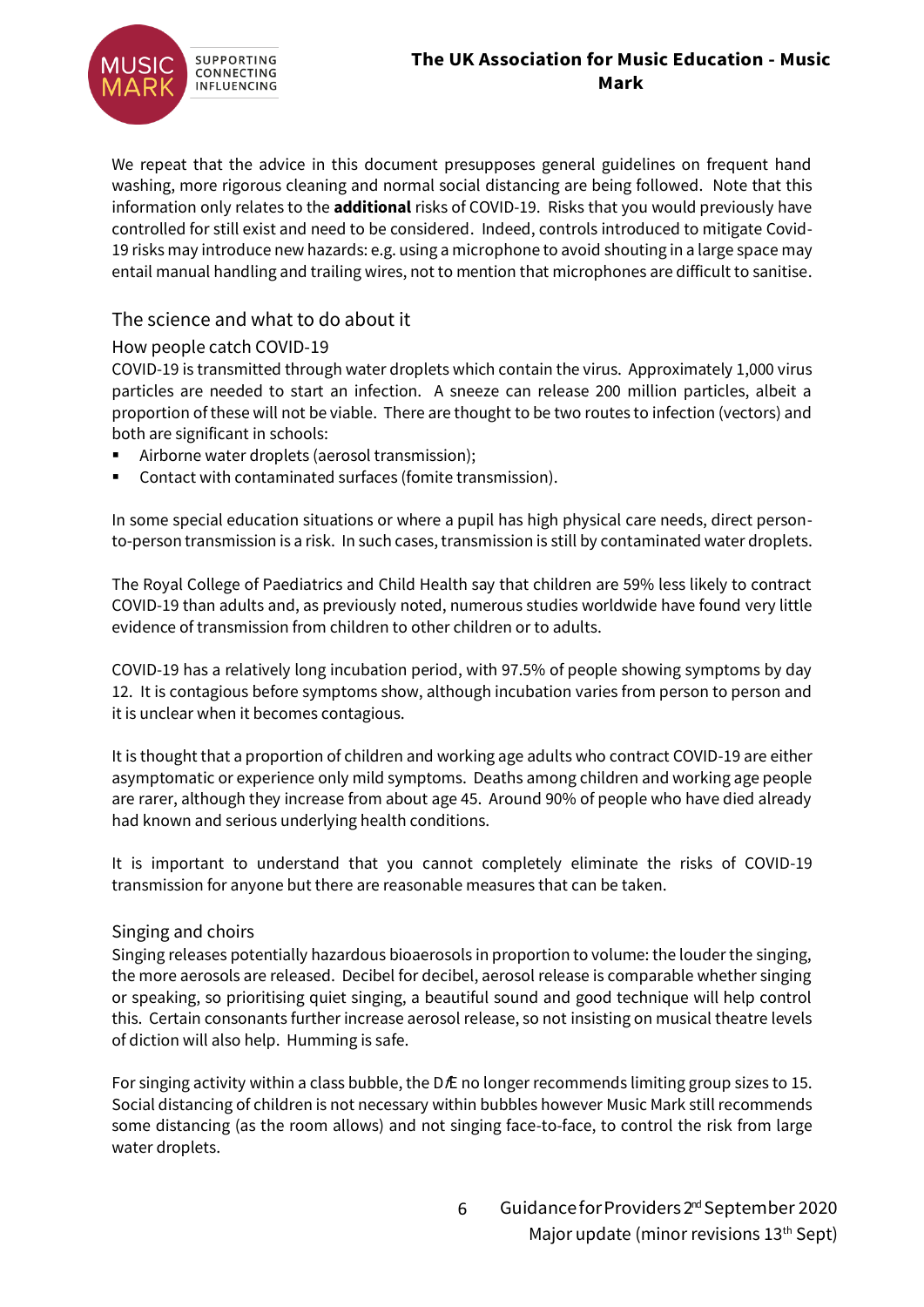

Choirs can take place in a well-ventilated room but 2m distancing must be respected. Note that the area of the room is critical here: a higher ceiling does not mean singers are safe to stand closer together. The DE guidance states a minimum ventilation of 10l per second per person but it is unclear how this could be verified or assured in most schools. A more practical approach is to limit rehearsal to a maximum of 40 minutes and then ventilate the empty room for at least 15 minutes.

Be cautious of fans and systems that just recirculate stale air: you are probably safer leaving such systems off. If air filtration is used, only HEPA filters, regularly replaced, can be relied on.

Early in the new term you might consider singing outdoors but be aware of wind direction for both the singers and the leader. There are no safe face coverings for singing: all fabric masks leak air and bioaerosols around the sides and bottom.

In class, particularly at primary level where the teacher is present with the class all week, they should remain at least 2m from the nearest singer. For any other singing, the person leading the singing and any accompanist should be 3-5m from the front row as they will, of course, be facing the singers. They may want to consider a plexiglass screen.

Each singer should have their own music and should ideally keep it between rehearsals. If words or music are projected, that is ideal.

Further guidance on singing can be found in Professor Martin Ashley's paper [Children and School](https://www.musicmark.org.uk/news/back-to-school-back-to-singing/)  [Singing During the COVID-19 Pandemic.](https://www.musicmark.org.uk/news/back-to-school-back-to-singing/)

Large instrumental ensembles and whole-class instrumental tuition The guidance here states how these activities may be managed safely but there are still constraints within the guidance. In most cases, school, music centre and county/borough groups will be covered by the OOSS guidance which states:

> Providers could do this, for example, by ensuring that: they are limiting the number of children singing or playing together as far as possible and ensuring that children attending are in small groups of no more than 15, with the same children each time wherever possible and at least one staff member;…

Providers are also referred to the DCMS guidance, which is more permissive in respect of community (adult) ensembles. This is at odds with the OOSS guidance but we understand that the DfE are unlikely to change the guidance significantly this term.

For ensembles or classes that do not include mouth-blown instruments, teachers may follow current classroom practices for social distancing and resource use (books, stands, pencils).

For woodwind and brass ensembles, including class work, distancing should continue to be observed (as with singing, this is Music Mark's recommendation for class work and not  $D\hat{E}$ guidance). For most instruments, 2m in both directions is recommended. Flutes will need at least 1.5m in front of the player and 0.8m from the end of the flute. Allow 3m x 2m for trombones. These recommendations are based on measurements by the Freiburg Institute for Musicians' Medicine.

The Colorado research shows that bell covers are very effective at filtering aerosols from the airstream of brass instruments and some woodwind; stretchy material is less effective but anything

> 7 Guidance for Providers 2<sup>rd</sup> September 2020 Major update (minor revisions 13<sup>th</sup> Sept)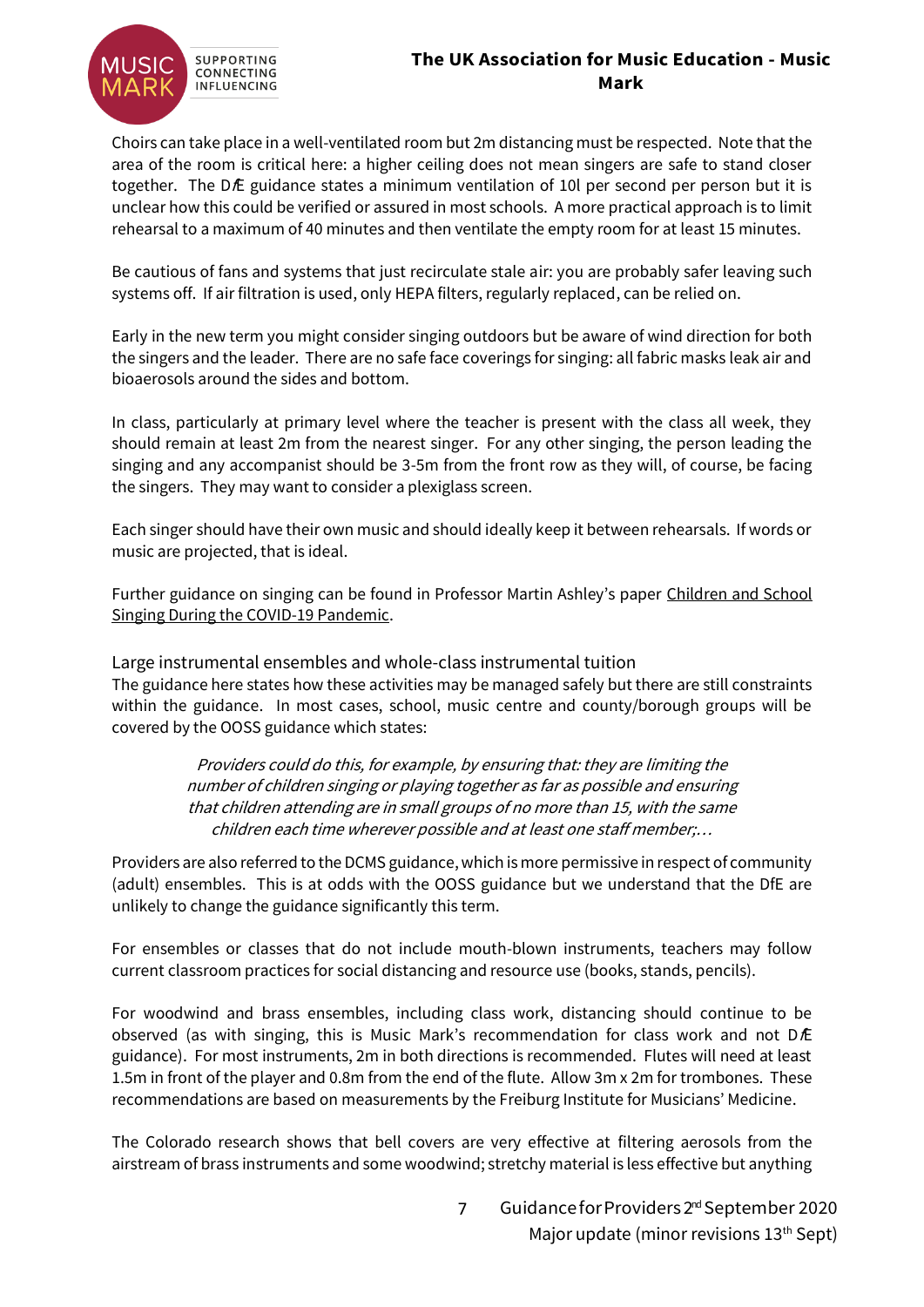

is better than nothing.

Players should be discouraged from lifting their bells high, as contaminated water in the instrument can run back into the player's mouth. This is particularly important when using specialist instruments like soprano saxophones that are typically owned by music services or schools and shared (see advice on sharing instruments, below).

Water keys should not be vented directly onto the floor. Two American studies cultured a surprising variety of bacteria from both woodwind and brass instruments<sup>1</sup>. Newspaper, paper towels or puppy pads should be provided to soak up water (in Norway, anti-bacterial paper is recommended); a small pot containing detergent would also be effective. Players should deal with their own.

Conductors, leaders or tutors should stand 3-5m beyond the front row of wind or brass and may wish to consider a plexiglass screen or similar. For strings and orchestras, 2m will suffice.

#### Rock groups

The backline of rock groups should minimise moving and face mostly forwards. Singers should face forwards; tutors should stay at least 2m distant and not move directly in front of them while they are singing. Use and cleaning of shared equipment is covered below.

#### Stands and music

Social distancing may mean that each player will require their own music stand, particularly for nonclass-based ensembles. Ideally, each player should keep their own music. Photocopies of most music can be made under the [Schools' Printed Music Licence](https://cla.co.uk/schools-printed-music-licence) and the [Music Service Printed Music](https://www.printmusiclicensing.co.uk/licences/music-service-licence/)  [Licence](https://www.printmusiclicensing.co.uk/licences/music-service-licence/). N.B the schools' licence does not cover peripatetic instrumental and vocal lessons. Hub partners and commissioned organisations will not be covered by these licences.

#### Peripatetic instrumental and vocal lessons

As far as possible, individual and small group lessons should be held in rooms that can be ventilated well. Minimum recommended social distancing (or 2m distancing for brass, flute and saxophone) must be maintained for tutors' protection and groups may have to be split up to fit into the teaching room and to maintain bubbles.

If piano tutors cannot maintain current recommended social distancing and see students' hands, they may need to ask the school to rearrange the room but they should not move pianos or other furniture on their own initiative and they should not ask students to help them. For the tutor to demonstrate, the student will need to move at least 1m away from the piano. Cleaning keys before and after each change of player is recommended.

Bell covers (or popscreens) are strongly recommended for woodwind and brass instruments to reduce aerosol release. Tutors should teach proper cleaning of instruments and encourage this at the end of lessons but should not allow students to blow or tip water out of instruments onto the floor of the teaching room. Newspaper, paper towels, puppy pads or pots containing detergent should be provided for venting of water keys and players should always remove and dispose of their own.

 $1$  Smaller brass instruments and all woodwind instruments harboured oral bacteria. Larger brass instruments were found to harbour fewer oral bacteria but "all [brass] instruments have Alcaligenes faecalis." (Mobley & Bridges, Sinton and Corpus Christi TX, 2015). This strain was also found in one clarinet.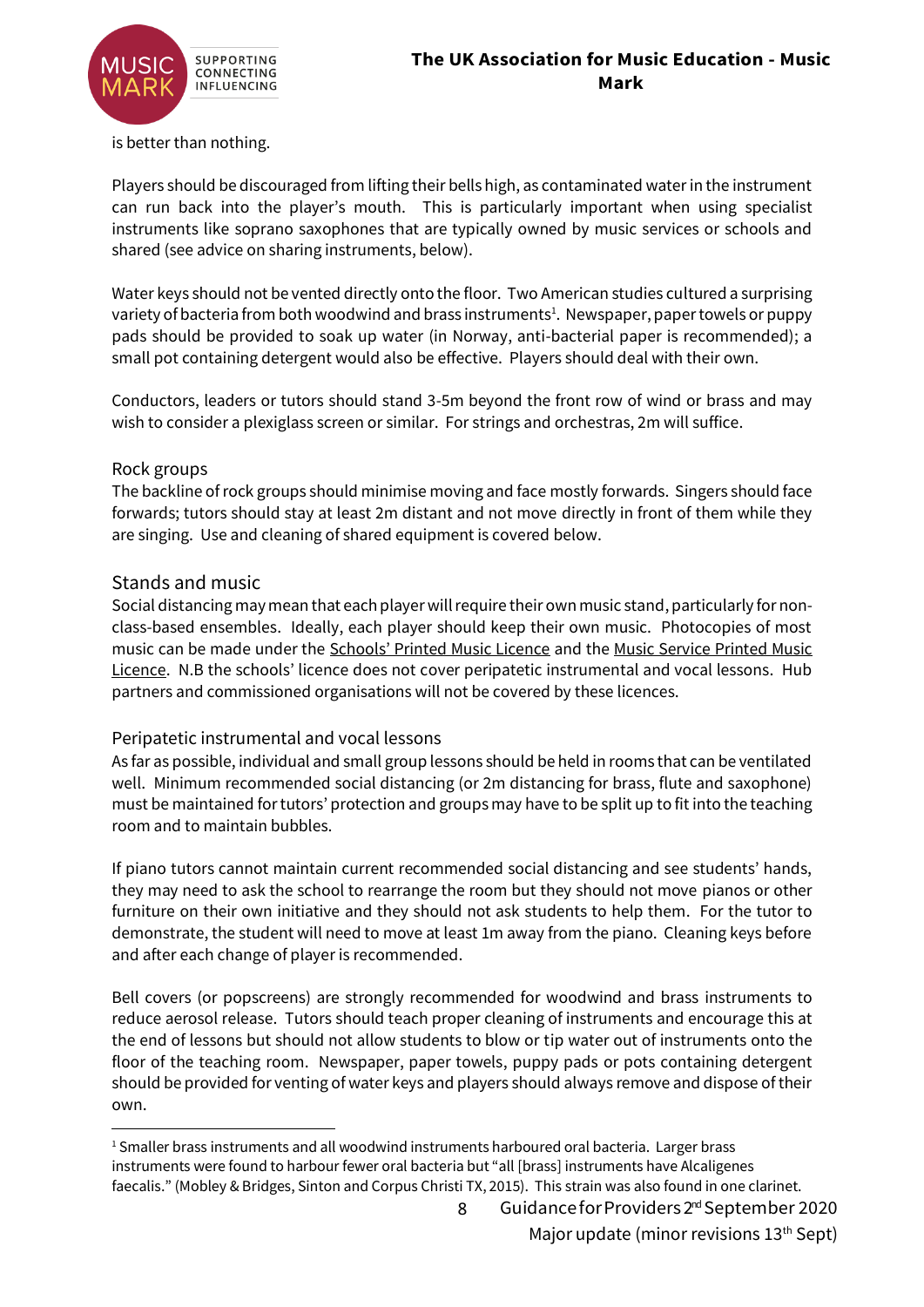



Students come and go but tutors are often in the teaching room for extended periods. Their exposure to multiple people and to the same air possibly for some hours puts them at greater risk. A plexiglass screen may help and they may wish to consider a mask (albeit singers, woodwind and brass players will have to remove it to demonstrate). It would also be sensible to timetable additional breaks to ventilate rooms periodically.

It should hardly need saying that nobody should ever play anyone else's mouth-blown instrument.

The DfE guidance says that teaching can now take place in private homes (whether the tutor's or the student's) but any other employment contract(s) or school agreement(s) will still apply. Private tutors must still mitigate Covid-19 risks to protect themselves, colleagues and all their students.

#### Educational visits and residentials

Non-residential educational visits in the UK can take place, subject to risk assessment of all risks including mitigations to control for Covid-19 infection. Overnight stays are still strongly advised against as they would draw from multiple bubbles and create unnecessary contact and exposure. Boarding schools are allowed to operate for their own pupils because they are regarded as households.

### Cleaning instruments

All instruments present a risk of contact transmission. This is similar to the risk of transmission via door handles, handrails etc around the school. Instruments that are only used by one person should be cleaned as usual but with additional care. If instruments are used by more than one person (e.g. classroom percussion), or taken in and reallocated (e.g. at the end of a whole-class programme or hire period), meticulous cleaning is called for.

This advice may be shared with schools and contextualised as needed. Some processes are not intended to be taught to or carried out by pupils. Not all will be practical or even desirable every time an instrument is played.

The guidance is written with normal school and student instruments in mind. It is not intended for higher quality or antique instruments.

COVID-19 virus particles are believed to survive for two to five days on hard surfaces<sup>2</sup>. Disinfectant wipes and/or sprays are effective but bear in mind that most instruments contain multiple materials. Some disinfectant products will damage the pads of woodwind instruments and varnished or polished finishes.

Hot, soapy water is just as effective as disinfectant wipes. Instruments or parts of instruments made entirely from plastic may be submersed. The same applies to brass instruments but take the valves out first (YouTube video [here\)](https://www.youtube.com/watch?v=i4T8XlsDfyA) and set them aside. Recorders can even be dishwashed in the top rack.

<sup>&</sup>lt;sup>2</sup> Copper-zinc alloys (i.e. brass) have good viricidal properties and can kill COVID-19 in four hours but lacquers may interfere with this process. In any case, student instruments are often made of other alloys for reasons of economy and weight, and these may be less effective than brass. Silver needs a wet environment for its antimicrobial properties to work, so silver-plated instrument bodies and keywork still need cleaning.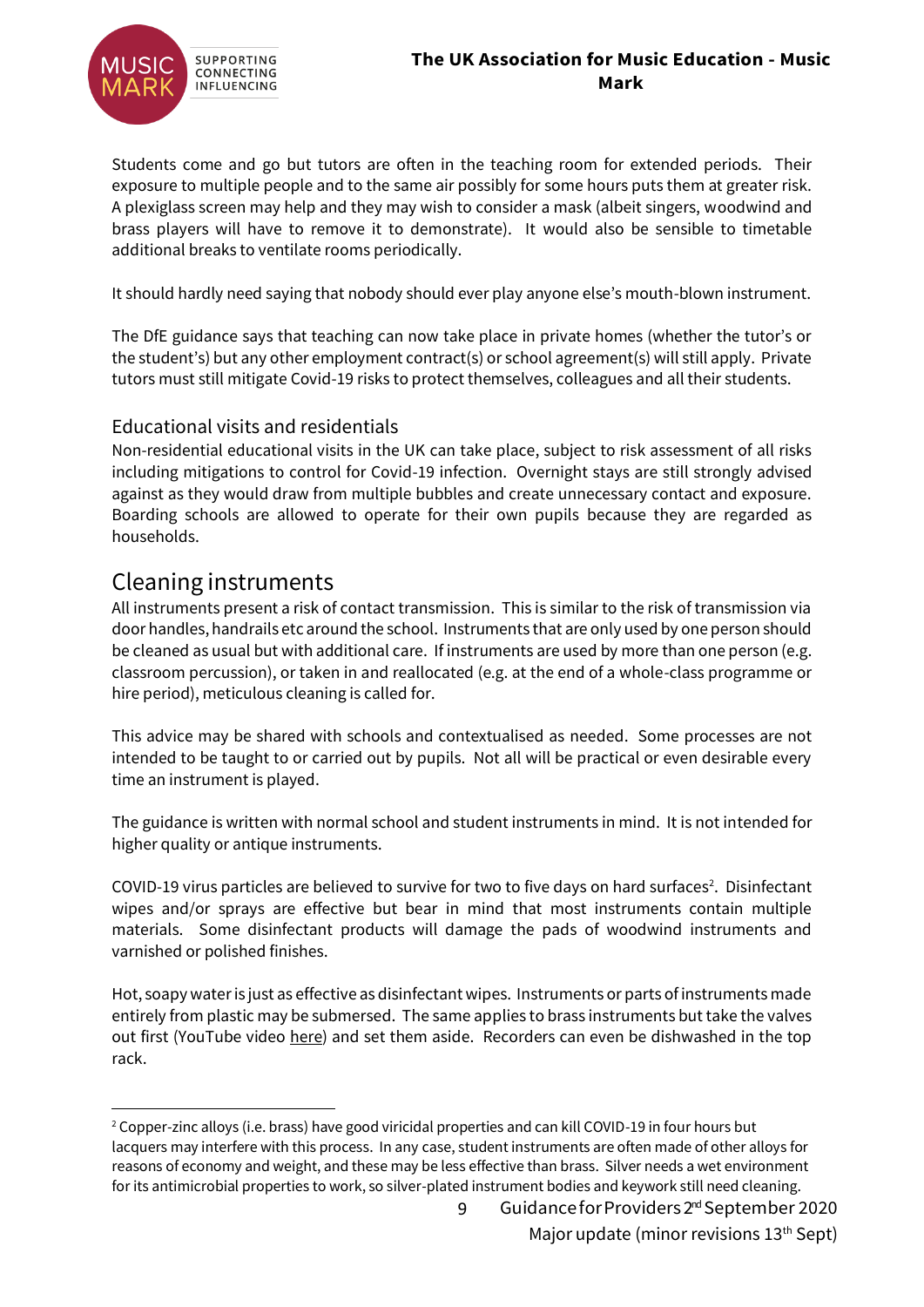

Do not immerse or soak woodwind instruments with cork joints or with keywork as it may damage pads: this includes flute headjoints, as it will damage the headcork.

After playing, woodwind instruments should at minimum be dried in and out with swabs or pullthroughs to limit microbial growth. Fully drying even small brass instruments is not practical but it is extremely important to clean the mouthpiece using an appropriately sized mouthpiece brush, to ensure that all dirt and debris are removed.

Plastic piano and electronic keyboards can be sanitised with disinfectant wipes (unplug electronic equipment first). Do not spray them as residues may harm key mechanisms. It is a good idea to dry keys off afterwards. Ivory keys will be damaged by most disinfectant products. Clean them with a cloth dipped in soapy water and wrung out; leave the residue on for thirty seconds and wipe with a dry cloth.

Handles and straps of percussion instruments and beaters should be wiped similarly.

Primary school percussion trolleys may not be practical for now unless all instruments and the trolley can be cleaned after each use. Instruments might be allocated to classes (or even individual pupils) or set aside for 72 hours between uses to avoid cross-contamination. Schools will need to respond according to their stocks, circumstances and needs. Another recommended idea is to ask children to bring 'found percussion' items (usually small junk percussion) in from home.

For wooden instruments, follow manufacturers' instructions or test your cleaning product on an inconspicuous surface. You may want to wipe the chinrests of violins or violas but it probably is not necessary (pure sweat is not thought to carry viruses). The neck and fingerboard and the lower end of the bow of all bowed strings may also be wiped.

Knobs, buttons, sliders etc on ICT equipment, amplifiers, CD/MP3 players and so forth should be wiped with antiseptic wipes. Do not use sprays or soaked cloths, to avoid liquids getting inside equipment. Areas such as the home button on iPads and the mesh of microphones are particularly bad for harbouring microbes. As prevention is better than cure, using a popscreen with microphones will reduce contamination. Always unplug equipment from the mains before cleaning.

After five days of not being played or used, normal cleaning of any equipment or cases will suffice.

#### Personalising instrument cases

To avoid sorting through and handling multiple, near-identical cases, it is a good idea for players to mark their case uniquely, e.g. with a ribbon around the handle.

#### Further advice on cleaning instruments

More advice on cleaning different instruments is available from this American website: <https://www.nfhs.org/media/3812235/covid-19-instrument-cleaning-guidelines.pdf>

In the UK, the Music Industries Association is gathering relevant information on its website: <https://www.mia.org.uk/covid-19/> (scroll down to Musical Instrument Hygiene).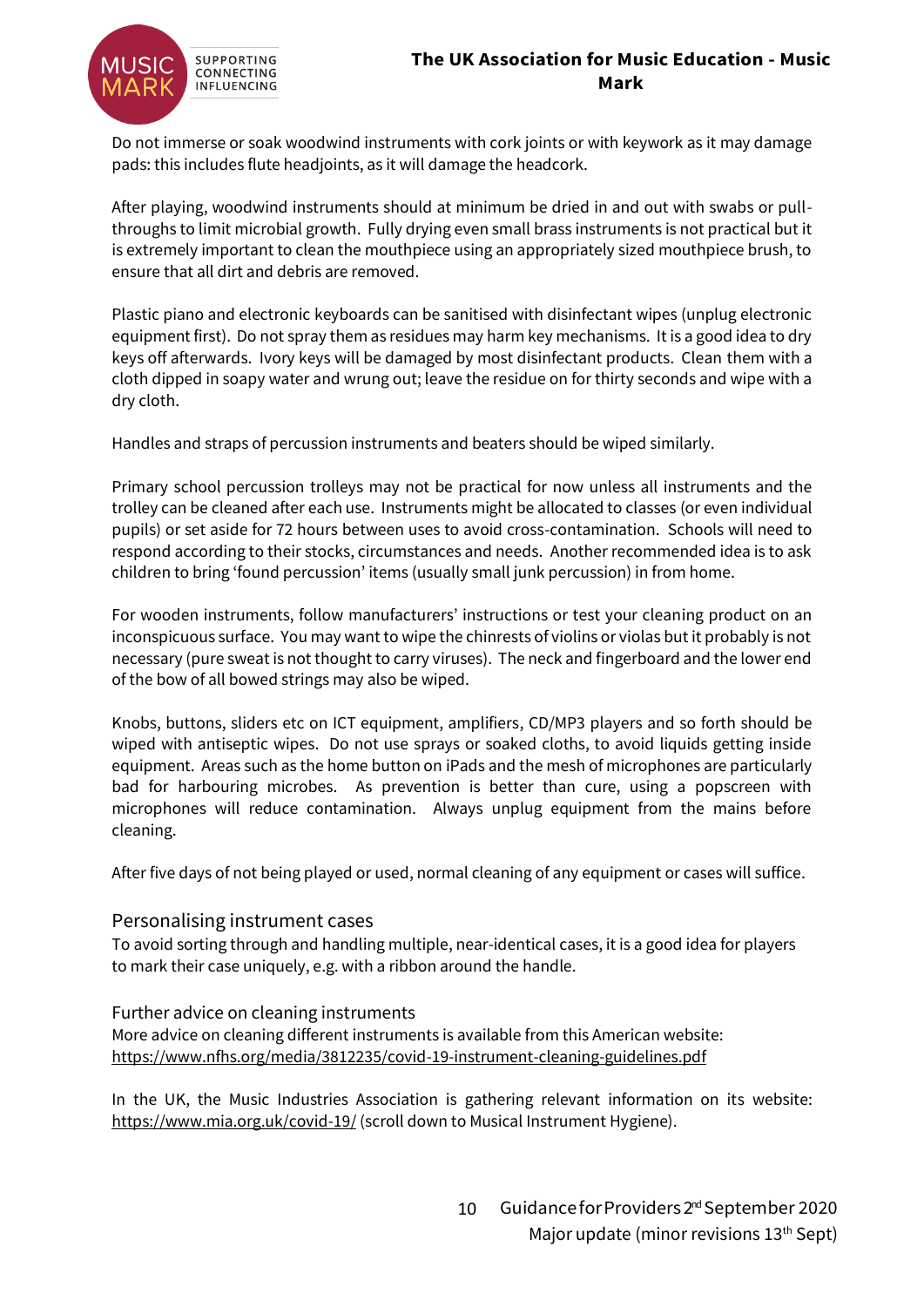

#### Sharing instruments

Good hand hygiene and wiping handling surfaces when changing players controls risks for most keyboard, percussion and string instruments.

Sharing mouth-blown instruments is not considered safe. Risks may be mitigated if the following points can be **fully** and **consistently** applied **every** time:

- Every brass and woodwind pupil should have their own mouthpiece<sup>3</sup>;
- Reeds must **never** be shared: that includes for specialist instruments such as soprano saxes or A and E flat clarinets;
- Mouthpieces and upper tubing, crooks or headjoints must be thoroughly washed before and after playing and dried before putting back in the case.

However, Music Mark does not recommend these measures and we repeat for clarity that sharing mouth-blown instruments is not considered safe. Tutors should also impress on students that they should not share instruments even with family members.

### If practical music making really is not safe

There may occasionally be good reasons why playing or singing is not safe in particular schools and special circumstances. One school consulted for these guides was planning to change emphasis to music appreciation and music theory until they are able to restart practical classroom music. You can point schools to a plethora of online resources and courses to enliven this learning including resources collated by Music Mar[k here](https://www.musicmark.org.uk/resources/home-learning-resources/) and th[e Can Do Music](http://www.candomusic.org/) website.

### Considerations for music services and other music education providers working with schools

Music Mark's guidance to schools lays out a number of things that schools should consider as they look to welcome visiting teachers back into their buildings. Music education providers may wish to refer to this in agreeing protocols with their schools. However, in addition to that guidance and the following suggested code of practice, it is more important than ever to be aware of and respect each school's individual arrangements and risk assessment for safeguarding pupils and visitors.

Remember that all the risks that previously existed (manual handling, electrical equipment, trailing wires, education safeguarding) must still be considered and controlled.

<sup>&</sup>lt;sup>3</sup> Schools with Pbone instruments can request extra free mouthpieces from Pbone so that every student can have their own[: https://blog.pbone.co.uk/coronavirus-free-resources-for-teachers-students-and-parents](https://blog.pbone.co.uk/coronavirus-free-resources-for-teachers-students-and-parents)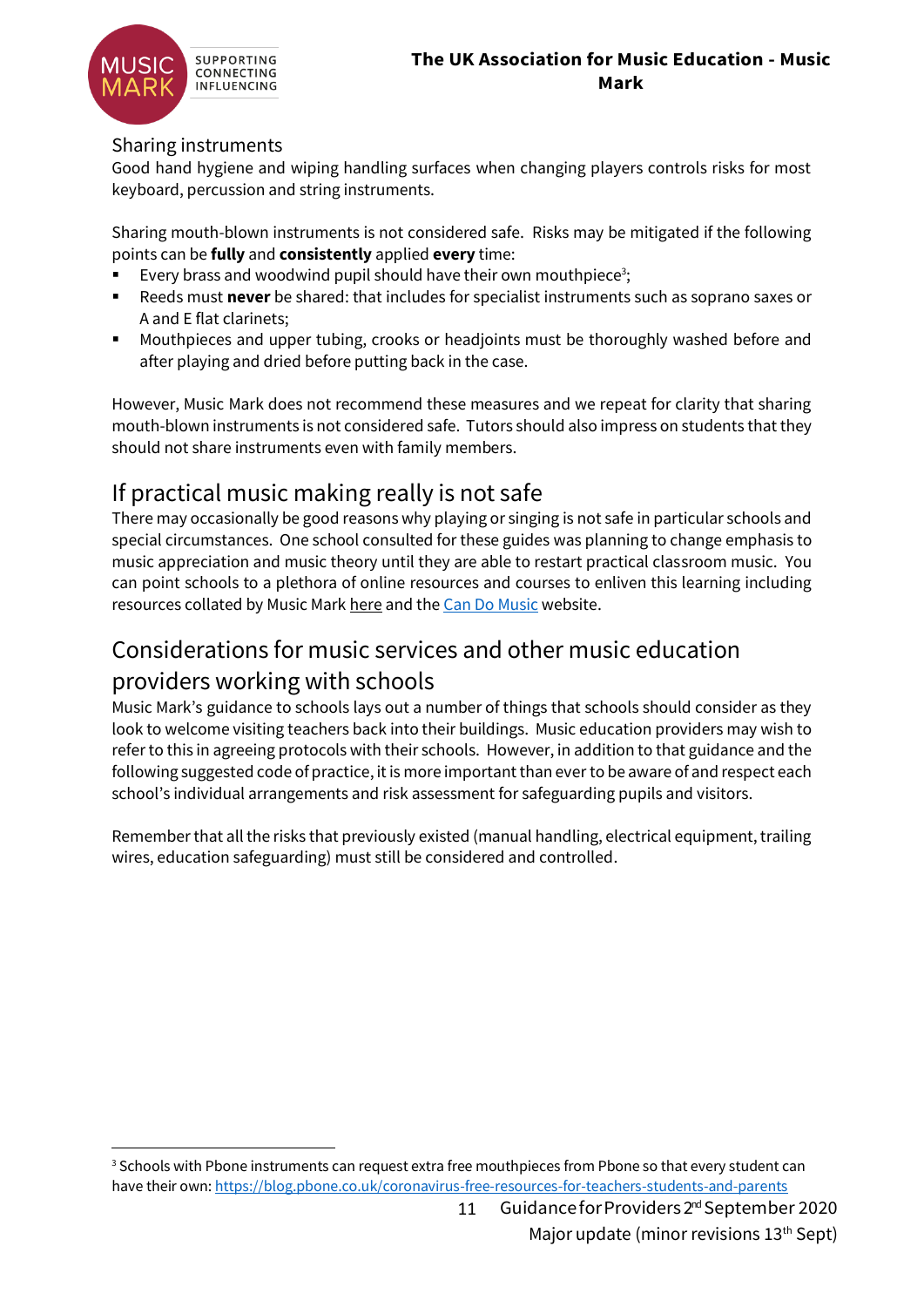

### A recommended code of practice for peripatetic tutors in schools

- 1. Do not attend school if you suspect that you (or anyone you live with) may be coming down with Coronavirus symptoms: follow the current self-isolation procedures.
- 2. Keep an eye on the school's website, news links, diary and newsletters to anticipate disruptions to your teaching programme. It may save you a journey and unnecessary risk.
- 3. Sign in at the school reception on arrival and immediately wash your hands thoroughly before going to the teaching room.
- 4. Remember that this way of working is as new to school staff and pupils as it is to you. Accept that there will be slips and honest mistakes on both sides and take the opportunity to learn from them.
- 5. Ask for the school's risk assessments for COVID-19 and for music teaching; ask about anything you do not understand and abide by the control measures specified.
- 6. Find out what the school's infection control procedures are; follow them and make use of anything the school is good enough to provide for your safety.
- 7. Find out, before you need to know, what to do if you or pupils fall ill.
- 8. If you think that a child may be showing symptoms of Coronavirus, stop the lesson and report your concerns to the school immediately.
- 9. Teach outside if it is practical and weather permits.
- 10. Observe current social distancing guidelines at all times (but don't use your instrument cases to enforce this in narrow corridors!). Even if not required, you may wish to consider wearing a mask when moving around the school.
- 11. If you can control layout and ventilation in the teaching room, set it up to direct airflow away from both you and the pupil(s) but not at the expense of normal safeguarding or health and safety considerations: e.g. do not move heavy furniture or equipment.
- 12. If the teaching room does not allow for sufficient distancing, explain this to the school. If no reasonable alternative is offered, politely decline to teach that session for the benefit of both you and pupils. If you have one, raise the issue with your manager or equivalent immediately.
- 13. You may consider wearing a face mask while you are teaching (of course singing, woodwind and brass teachers will need to remove theirs to demonstrate).
- 14. Avoid touching pupils' instruments, particularly mouthpieces. Carry disposable gloves and hand sanitiser in case you absolutely have to touch a mouthpiece, e.g. to set a reed.
- 15. Never play on a pupil's mouthpiece or allow them to play on yours.
- 16. Stick to the agreed timetable as closely as you reasonably can but understand if it has to change at short notice.
- 17. Wash your hands thoroughly before leaving the school, preferably as the last thing you do before signing out.
	- 12 Guidance for Providers 2<sup>rd</sup> September 2020 Major update (minor revisions 13<sup>th</sup> Sept)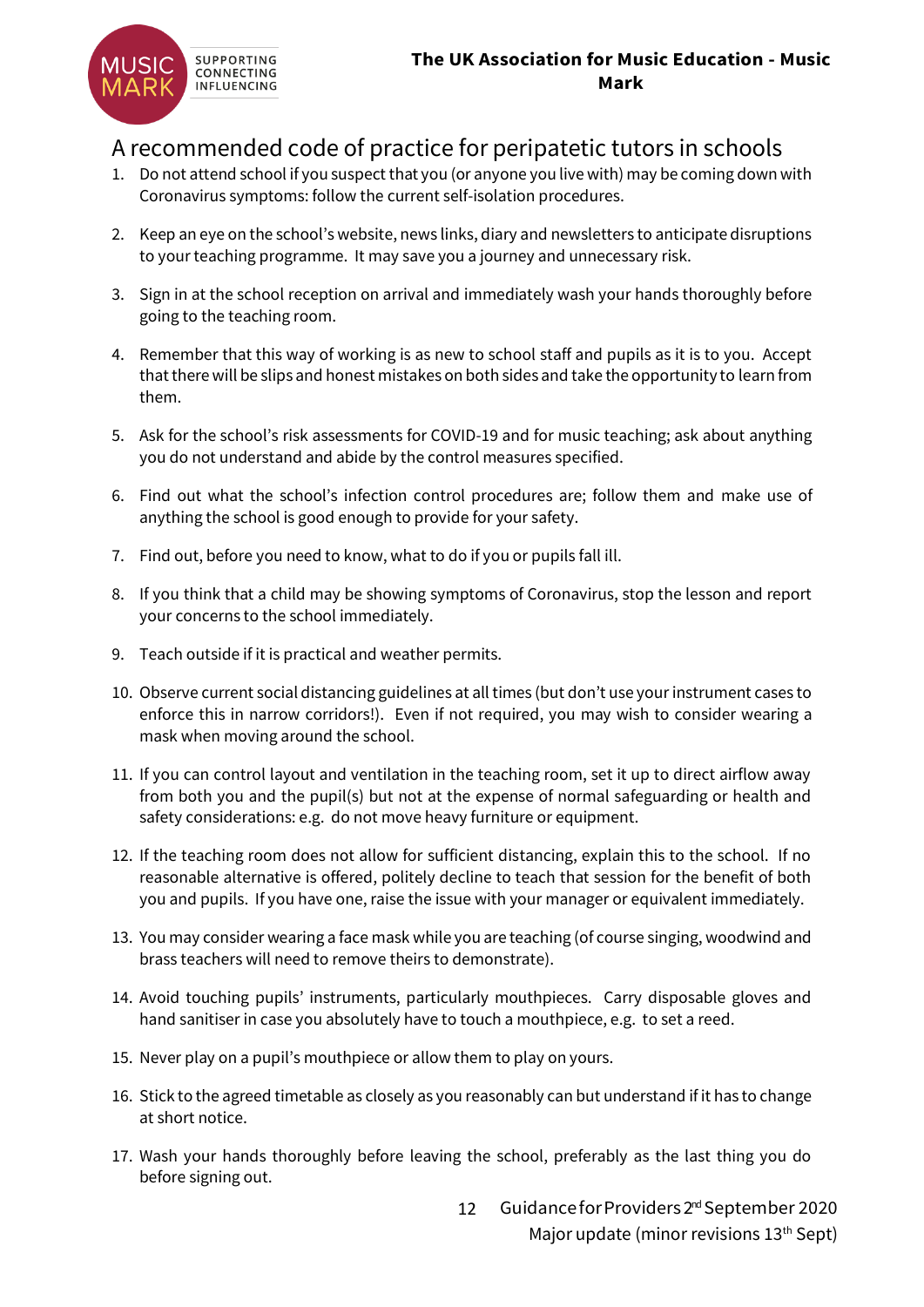

### Conclusion

Music is more necessary than ever to children's broad and balanced education. The wellbeing benefits seen by many music education providers during lockdown will be ever more needed as children return to school and process their experiences.

Schools may be planning to narrow their curriculum – even with Ofsted's limited blessing – to make up lost progress and simply for the practical purposes of delivering within unfamiliar constraints. If music is to become and remain part of this recovery curriculum, there is a strong onus on music services and other music education providers to demonstrate that they are delivering safely and consistently. We hope that this guidance and successive revisions support you in doing this.

Even after assessing and controlling for foreseeable risks, it is not possible to eliminate all possibility of COVID-19 transmission. The Costello research is still ongoing and both DCMS and the DÆ are likely to update guidance in light of emerging conclusions. Similarly, the Colorado research may influence Music Mark's thinking when the grade school singing and recorder playing findings are released. Better understanding of fomite transmission (how and even if the virus is transferred by surface contact) and more real-world measurement of the effect of moisture evaporation on transmissibility may change the advice we have given here.

It is likely that music education providers will deliver a blend of face-to-face and online services for the foreseeable future and potentially permanently. The sector has shown that it has the creativity and drive to turn this to students' educational advantage.

The innovative practice by providers all over the UK has led the way for the cultural education sector and if you are wondering how to approach any aspect of your offer, ask your contacts, your Music Mark Regional Representative, the Music Mark team and even (in England) your Arts Council Relationship Manager. Someone, somewhere will have learnt something that can help you.

Music Mark will revisit this guidance as more research is published. Please feed back your experiences to us and we will reflect what you find useful in future versions of this document.

### Further reading

Links are provided for further information and no endorsement of named products is implied or should be inferred.

<https://www.musicmark.org.uk/wp-content/uploads/Literature-Review-August-2020.pdf> [https://www.ism.org/images/files/ISM-Updated-Global-Literature-Review\\_Aug-2020\\_FINAL.pdf](https://www.ism.org/images/files/ISM-Updated-Global-Literature-Review_Aug-2020_FINAL.pdf) <https://www.musicmark.org.uk/news/back-to-school-back-to-singing>

[https://www.CanDoMusic.org](https://www.candomusic.org/)

<https://www.ism.org/advice-centre/coronavirus-listing>

<https://www.mia.org.uk/covid-19/>

#CanDoMusic #MusicEd